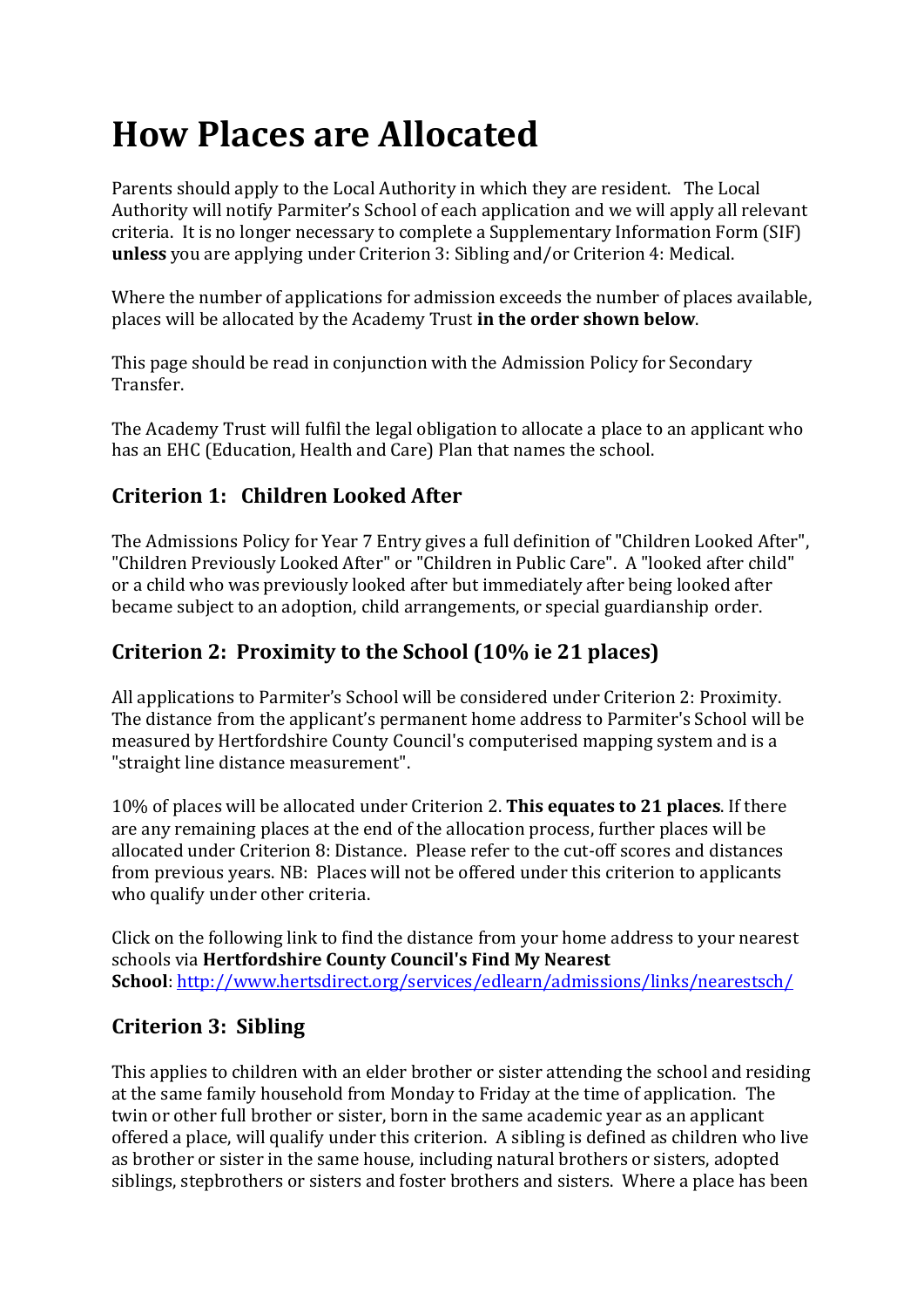obtained and a child admitted to Parmiter's School and it is subsequently identified that this place was gained fraudulently, there will be no sibling connection available to subsequent children from that family.

We ask parents who are applying under Criterion 3: Sibling to submit a Supplementary Information Form (SIF).

## **Criterion 4: Medical**

Children for whom it can be demonstrated that there is a compelling medical reason for attending the school. Applications under this criterion will only be considered at the time of the initial application, unless there has been a significant and exceptional change of circumstances within the family since the initial application was submitted. All schools in Hertfordshire have experience in dealing with children with diverse medical needs. However in a few very exceptional cases, there are reasons why a child has to go to one specific school. Few applications under Criterion 4 are agreed and applications can only be considered when supported by a recent letter from a professional involved with the child or family, for example a doctor or psychologist. The supporting evidence needs to demonstrate why **only** Parmiter's School can meet the medical needs of the child.

Applications for places under Criterion 4: Medical will be considered by members of the Admissions Committee of the Academy Trust. There is not a set number of places allocated under this criterion. We ask parents who are applying under Criterion 4: Medical to submit a Supplementary Information Form (SIF).

## **Criterion 5: Academic Assessment (25% ie 52 places)**

25% of places shall be available in merit order by reference to academic ability. All applicants for places under criterion 5 must have taken a verbal reasoning test and a mathematics test, the results of which will be used to assess their academic ability. No minimum score will be required to gain admission, places being offered strictly in descending order of each applicant's standardised test score. Preparation for the tests is unnecessary. The tests are administered by the SW Herts Consortium (Parmiter's School, Watford Boys' Grammar School, Watford Girls' Grammar School, Rickmansworth School, Queens' School and St Clement Danes School). Registration for the tests is from April to June in the preceding academic year and late registrations will not be accepted. Information about the tests is available on the SW Herts Consortium website: [www.swhertsschools.org.uk](http://www.swhertsschools.org.uk/)

**25% of places equates to 52 places**: 49 from the priority postcode area of WD3 to WD25 inclusive, AL1, AL2, AL3, HP1, HP2, HP3 and HA6 and 3 places from any other postcode.

## **Criterion 6: Music (Up to 10% ie 20 places)**

Up to 10% of places are allocated on the basis of proven aptitude in Music to be determined by prescribed tests. All applicants for places under criterion 6 must have taken a written test of musical aptitude. The test is of approximately 40 minutes'